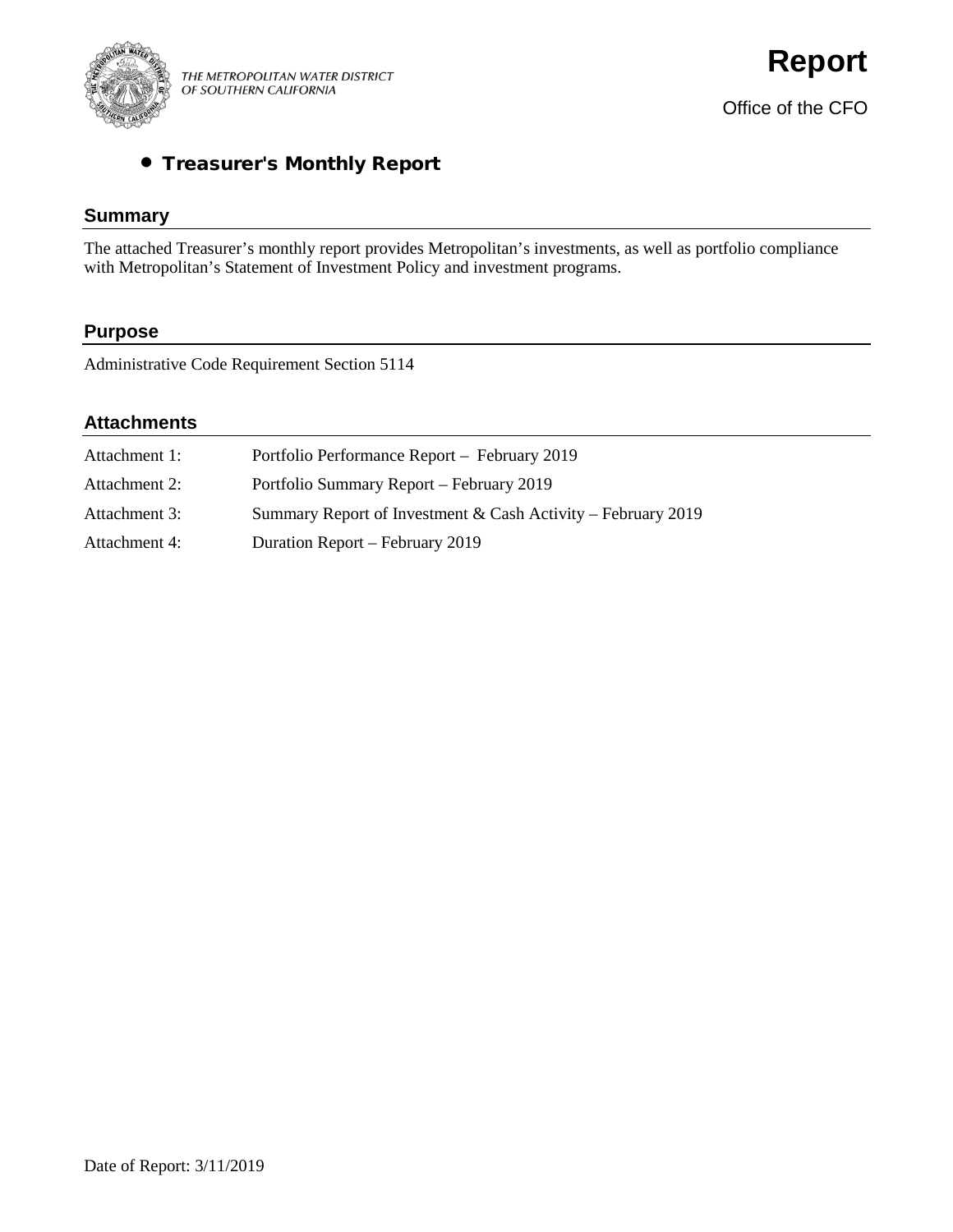

THE METROPOLITAN WATER DISTRICT<br>OF SOUTHERN CALIFORNIA

| Date:    | March 11, 2019                                                           |
|----------|--------------------------------------------------------------------------|
| To:      | Finance and Insurance Committee                                          |
| From:    | June Skillman, Interim Assistant General Manager/Chief Financial Officer |
| Subject: | Treasurer's Monthly Report February 2019                                 |

This letter transmits a summary report of investments, cash balances and performance report with total return, and duration comparisons for the end of the current month. A detailed report of investments is filed each month with the Board Executive Secretary. These reports are required by Section 5114 of the MWD Administrative Code. All of the investments comply with Section 5101 of the MWD Administrative Code and the Investment Policy dated June 13, 2018. Metropolitan has sufficient liquidity to pay for the next six months of expenditures.

June Skillman

JS:mt

**Attachments** 

c:\debt\monthly report\2019 mo end reports\02-2019 mo end reports\monthlyletter2019.docx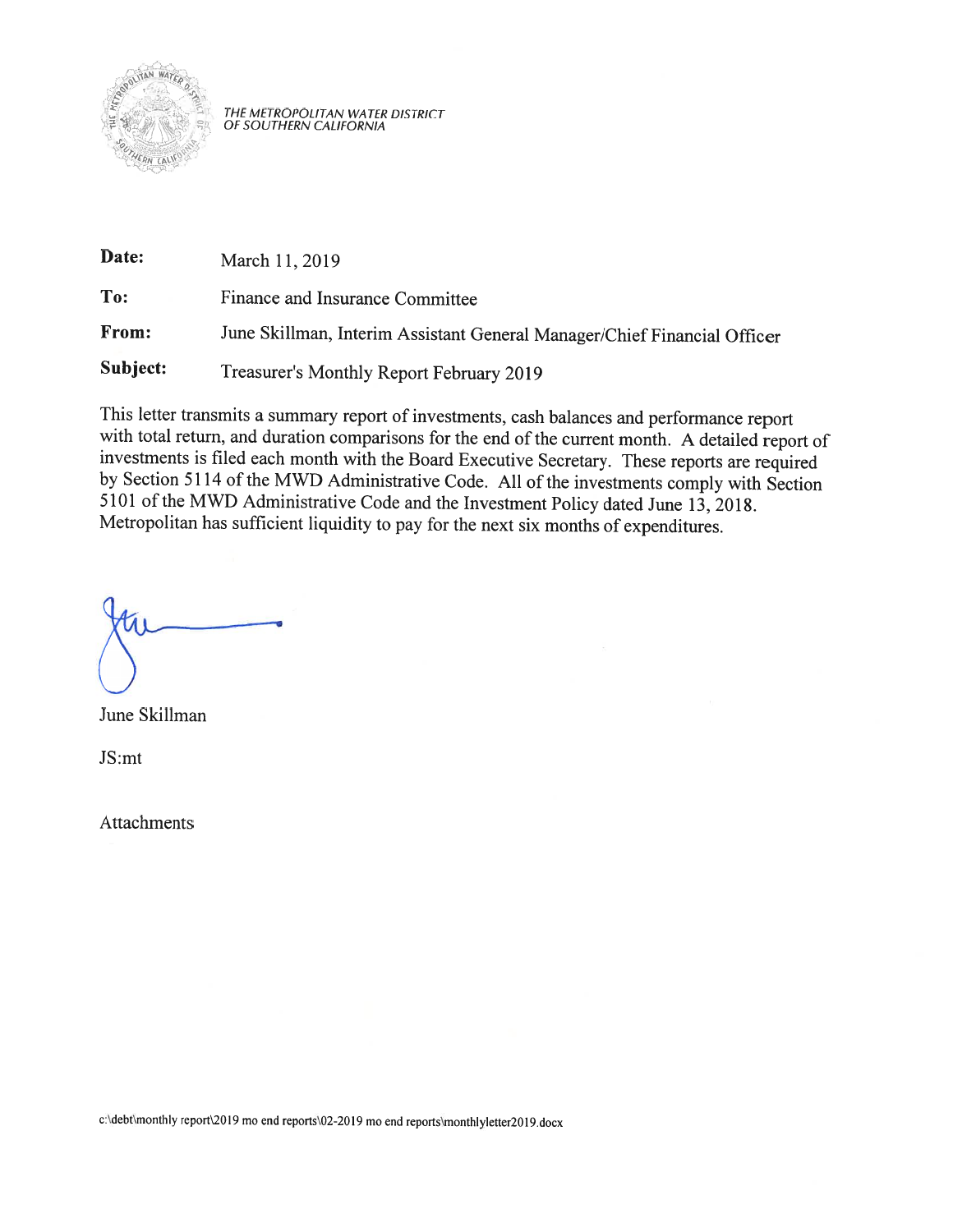## Attachment 1 **Portfolio Performance Report February 28, 2019 The Metropolitan Water District of Southern California (MWD)**

|                         |     | Market Value      |           |            | Duration  |            | <b>Monthly Return</b> |            | Fiscal YTD Return |            | <b>Annualized Return</b><br>*Inception-to-Date |
|-------------------------|-----|-------------------|-----------|------------|-----------|------------|-----------------------|------------|-------------------|------------|------------------------------------------------|
|                         |     | (\$ in Thousands) |           | <b>MWD</b> | Benchmark | <b>MWD</b> | Benchmark             | <b>MWD</b> | Benchmark         | <b>MWD</b> | Benchmark                                      |
| Short-Term              | (1) | -S                | 728,057   | 0.28       | 0.17      | 0.21%      | 0.18%                 | 1.63%      | 1.44%             | 1.88%      | 1.34%                                          |
| Long-Term               | (2) |                   | 354,770   | 2.57       | 2.50      | 0.13%      | 0.10%                 | 2.43%      | 2.33%             | 3.31%      | 2.88%                                          |
| <b>Total Core Funds</b> |     | \$                | 1,082,827 |            |           |            |                       |            |                   |            |                                                |
| Other Funds             | (3) |                   | 22,882    | 2.42       |           | 0.09%      |                       | 2.23%      |                   | 6.86%      |                                                |
| Total                   |     |                   | 1,105,709 |            |           |            |                       |            |                   |            |                                                |

(1) The Short-Term Portfolio Benchmark is the ICE BofAML, 3-Month Treasury Bill Index.

(2) The Long-Term Portfolio Benchmark is the ICE BofAML, 1 - 5 years US Corporate and Government Index, A Rated and Higher.

(3) Debt Service Reserve Funds and Lake Mathews Trust.

\* Inception Date 5/01/2002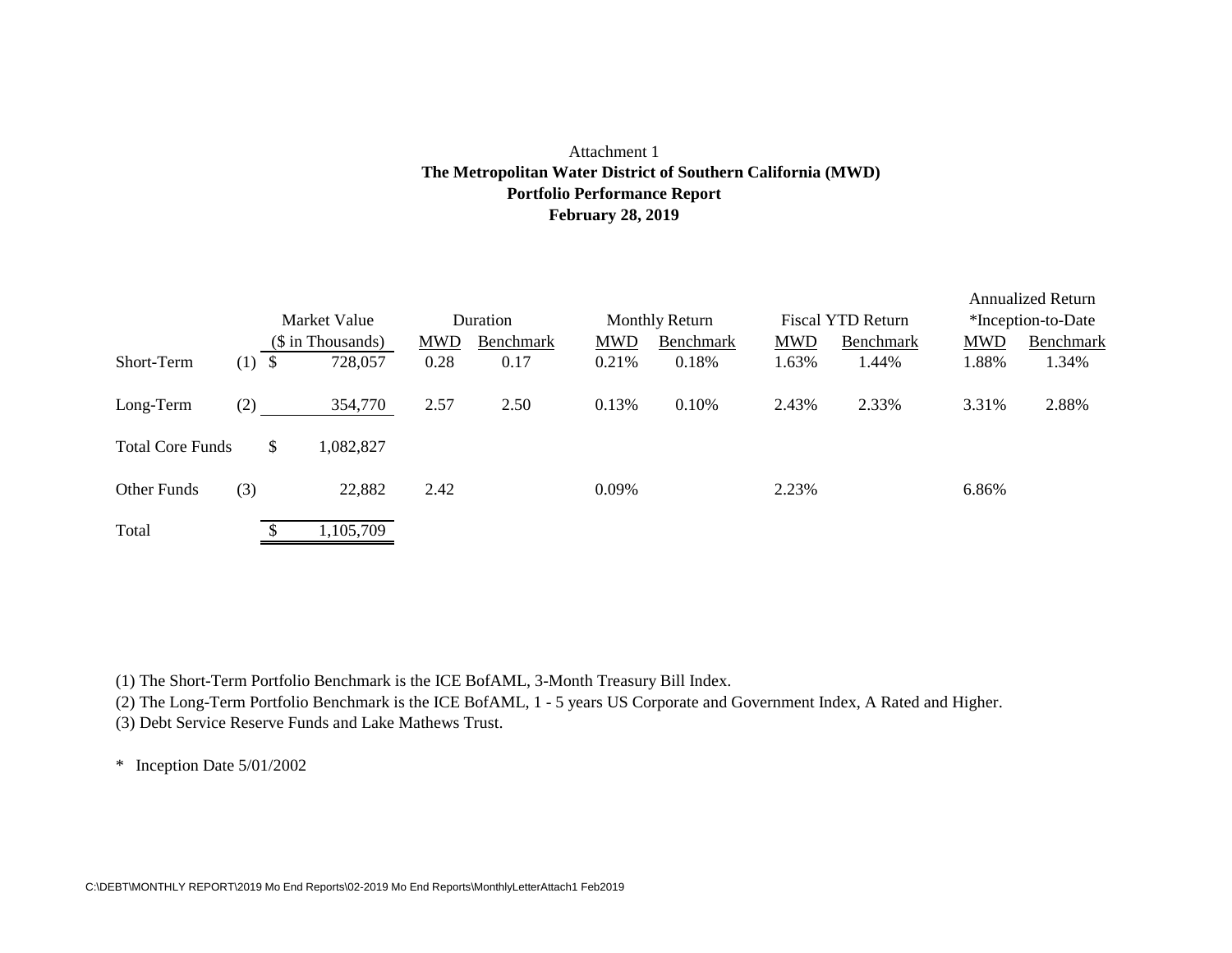## **Portfolio Summary Report February 28, 2019** Attachment 2

#### (\$ in Thousands)

| <b>Securities</b>                                 |       | <b>Credit</b><br><b>Quality</b> |      | <b>Market</b><br><b>Value</b> |                           | <b>Book</b><br><b>Value</b> | Percent of<br><b>Portfolio</b><br><b>Market Value</b> | <b>Investment</b><br><b>Policy</b><br><b>Limits</b> |
|---------------------------------------------------|-------|---------------------------------|------|-------------------------------|---------------------------|-----------------------------|-------------------------------------------------------|-----------------------------------------------------|
| <b>United States Treasuries</b>                   | (1,2) | "AAA"                           | $\$$ | 355,862                       | $\boldsymbol{\mathsf{S}}$ | 355,255                     | 32.19%                                                | 100%                                                |
| Gov't National Mtge Assoc.                        | (1)   | "AAA"                           |      | $\overline{2}$                |                           | $\overline{2}$              | $0.00\%$                                              | 100%                                                |
| <b>Federal Agencies</b>                           | (2)   | "AAA"                           |      | 62,948                        |                           | 63,346                      | 5.69%                                                 | 100%                                                |
| <b>Repurchase Agreements</b>                      | (3)   | "AAA"                           |      |                               |                           |                             | 0.00%                                                 | 50%                                                 |
| <b>Bankers' Acceptances</b>                       |       | "F1 or higher"                  |      |                               |                           |                             | 0.00%                                                 | 40%                                                 |
| <b>Commercial Paper</b>                           |       | "A1/P1 or higher"               |      | 140,783                       |                           | 140,772                     | 12.73%                                                | 25%                                                 |
| <b>Negotiable Certificates of Deposit</b>         |       | "F1 or higher"                  |      | 189,533                       |                           | 189,464                     | 17.14%                                                | 30%                                                 |
| <b>Time Deposits</b>                              |       | "F1 or better"                  |      |                               |                           |                             | 0.00%                                                 | N/A                                                 |
| <b>Shares of Beneficial Interest</b>              |       | "AAA"                           |      | 26,669                        |                           | 26,669                      | 2.41%                                                 | 20%                                                 |
| California Local Agency<br><b>Investment Fund</b> | (4)   |                                 |      | 28,667                        |                           | 28,667                      | 2.59%                                                 | N/A                                                 |
| <b>Medium Term Notes</b>                          |       | "A or higher"                   |      | 231,843                       |                           | 232,422                     | 20.97%                                                | 30%                                                 |
| Asset & Mortgage-Backed Securities                |       | "AAA"                           |      | 66,885                        |                           | 67,162                      | 6.05%                                                 | 20%                                                 |
| Municipals                                        | (5)   | "A or higher"                   |      | 2,517                         |                           | 2,205                       | 0.23%                                                 | 30%                                                 |
| <b>Total Portfolio</b>                            |       |                                 | \$   | 1,105,709                     | \$                        | 1,105,964                   | 100.00%                                               |                                                     |

**(1)** Securities have an explicit United States Government guarantee.

**(2)** United States Treasuries and Federal Agencies are rated 'AAA' by two nationally recognized rating agencies and 'AA+' by one nationally recognized rating agency.

**(3)** Repurchase agreements can only be executed with primary dealers and collateral consists of Treasuries and/or Federal Agencies with maturities under 5 years.

**(4)** \$65 million maximum allowed by California Local Agency Investment Fund.

**(5)** \$0.650 million (market value) of the municipal bond portfolio was rated AAA.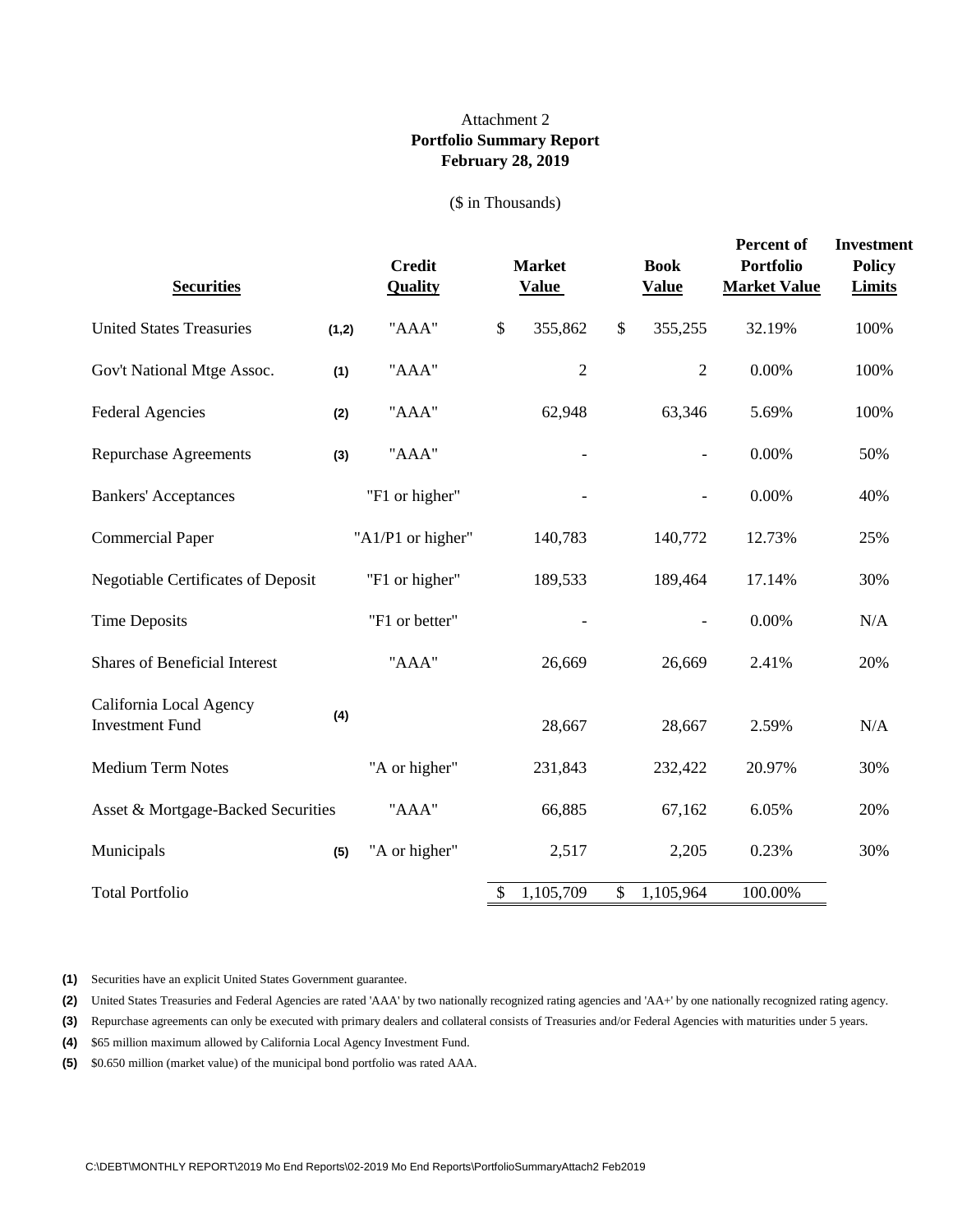#### Attachment 3 **Summary Report of Investment & Cash Activity February 28, 2019**

|                                                   |     | <b>Beginning</b> |                                  |                  |                      |                                  |                   | <b>Ending</b>   |
|---------------------------------------------------|-----|------------------|----------------------------------|------------------|----------------------|----------------------------------|-------------------|-----------------|
|                                                   |     | <b>Balance</b>   |                                  | <b>Purchases</b> | <b>Sales</b>         |                                  | <b>Maturities</b> | <b>Balance</b>  |
| <b>United States Treasuries</b>                   |     | \$<br>274,859    | \$                               | 180,898          | \$<br>79,079         | \$                               | 21,423            | \$<br>355,255   |
| Gov't National Mtge Assoc.                        |     | $\overline{c}$   |                                  |                  |                      |                                  |                   | 2               |
| <b>Federal Agencies</b>                           |     | 167,313          |                                  | 19,359           | 103,326              |                                  | 20,000            | 63,346          |
| <b>Repurchase Agreements</b>                      |     |                  |                                  |                  |                      |                                  |                   |                 |
| <b>Bankers' Acceptances</b>                       |     |                  |                                  |                  |                      |                                  |                   |                 |
| <b>Commercial Paper</b>                           |     | 162,394          |                                  | 288              | 21,910               |                                  |                   | 140,772         |
| <b>Negotiable Certificates</b><br>of Deposit      |     | 185,365          |                                  | 39,099           | 35,000               |                                  |                   | 189,464         |
| <b>Time Deposits</b>                              |     |                  |                                  |                  |                      |                                  |                   |                 |
| Shares of Beneficial<br>Interest                  |     | 5,208            |                                  | 40,359           | 18,898               |                                  |                   | 26,669          |
| California Local Agency<br><b>Investment Fund</b> |     | 57,468           |                                  | 15,599           | 44,400               |                                  |                   | 28,667          |
| Medium Term Notes                                 |     | 179,928          |                                  | 72,698           | 16,497               |                                  | 3,707             | 232,422         |
| Asset & Mortgage-Backed<br>Securities             |     | 61,968           |                                  | 6,362            | 1,168                |                                  |                   | 67,162          |
| Municipals                                        |     | 2,201            |                                  | 4                |                      |                                  |                   | 2,205           |
| <b>Subtotals</b>                                  |     | \$<br>1,096,706  | \$                               | 374,666          | \$<br>320,278        | \$                               | 45,130            | \$<br>1,105,964 |
|                                                   |     | Beginning        |                                  |                  |                      |                                  |                   | Ending          |
| Cash                                              |     | Balance          |                                  | Deposits         |                      |                                  | Withdrawals       | Balance         |
| <b>Demand Accounts</b>                            |     | \$<br>6,430      |                                  |                  |                      |                                  | 6,411             | 19              |
| Petty Cash & Payroll                              |     | 15               |                                  |                  |                      |                                  |                   | 15              |
| Overnight Investment                              | (1) | (1,223)          |                                  |                  |                      |                                  |                   | (1,223)         |
| <b>Subtotals</b>                                  |     | \$<br>5,222      | \$                               | $\sim$           | \$<br>$\blacksquare$ | \$                               | 6,411             | \$<br>(1, 189)  |
| <b>Total</b>                                      |     | \$<br>1,101,928  | $\overline{\boldsymbol{\theta}}$ | 374,666          | \$<br>320,278        | $\overline{\boldsymbol{\theta}}$ | 51,541            | \$<br>1,104,775 |

(Shown at Book Value and \$ in Thousands)

(1) Includes investment of outstanding checks.